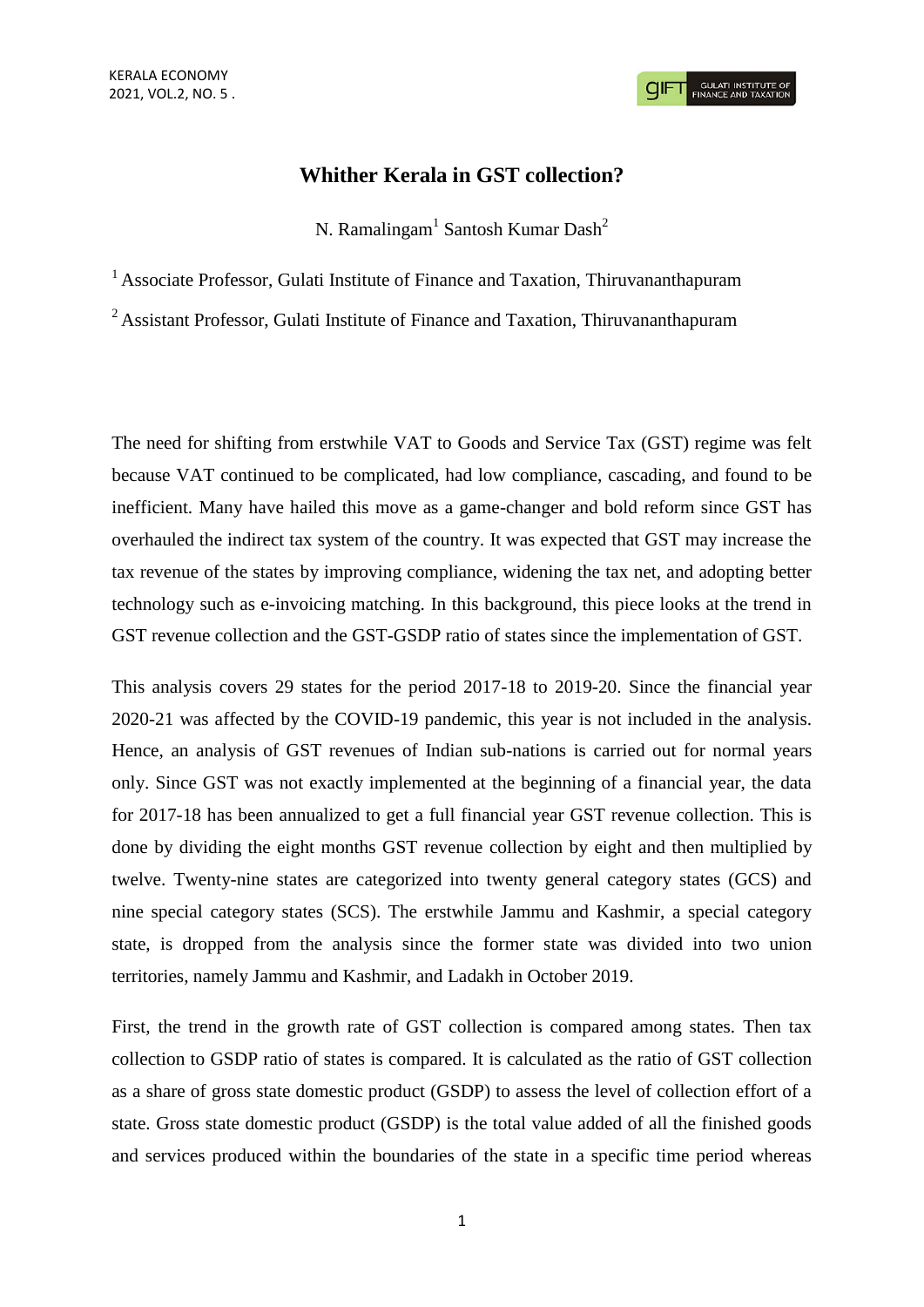KERALA ECONOMY

GST is the tax on consumption of all such finished goods and services. Since GSDP at current prices data for the financial year 2018-19 was not available for all states, data is taken for two years, namely 2016-17 and 2017-18. The GST-GSDP ratio is calculated as the ratio of the average of GST collection during three years normal period to the average of GSDP for two years, 2016-17 and 2017-18. GST revenue for a state is the aggregate value of the State GST and remittance of Integrated GST to States for the value of inter-state inward supply goods and services and consumed in state boundaries.

#### **Trends in revenue collection and growth**

There are 20 states listed in the general category states. The average GST collection of states indicates that while Maharashtra, Uttar Pradesh, Karnataka, Tamil Nadu, and Gujarat are the top five states in terms of GST revenue collection, Odisha, Assam, Jharkhand, Chhattisgarh, and Goa are the bottom five states over the three years (See Table 1). Kerala with an average collection of Rs 18375 crores occupies 10th position in terms of GST collection. In terms of growth in GST revenue collection in 2018-19 and 2019-20, Bihar, Assam, Jharkhand, Odisha, and Madhya Pradesh have recorded the highest growth, while Maharashtra, Gujarat, Tamil Nadu, Kerala, and Delhi are positioned in the bottom of the table. Kerala's growth rate hovers around 6 percent. It can be observed that while the poor states recorded the highest growth, the richer states have lower GST revenue growth. The higher growth rate of these poor states is partly driven by higher growth in IGST remittance revenue. For example, the average growth in IGST remittance of Bihar, Assam, Jharkhand, Odisha, and Madhya Pradesh for the period 2018-19 and 2019-20 stand at 29.0%, 22.2%, 19.0%, 18.9%, and 17.1% respectively.

Among the nine special category states, Tripura, Himachal Pradesh, and Uttarakhand stand in the top three positions whereas states with the lowest collection are Nagaland, Mizoram, and Sikkim (See Table 1). In terms of the growth rate of the GST collection, while Arunachal Pradesh, Nagaland, and Mizoram registered highest growth, Tripura, Himachal Pradesh, and Uttarakhand have experienced lowest growth.

## **GST-GSDP ratio**

## *General category states*

As there is no ideal GST-GSDP ratio, a relative comparison will give a position of a state among other States. Table 1 shows divergence and an interesting picture. The GST-GSDP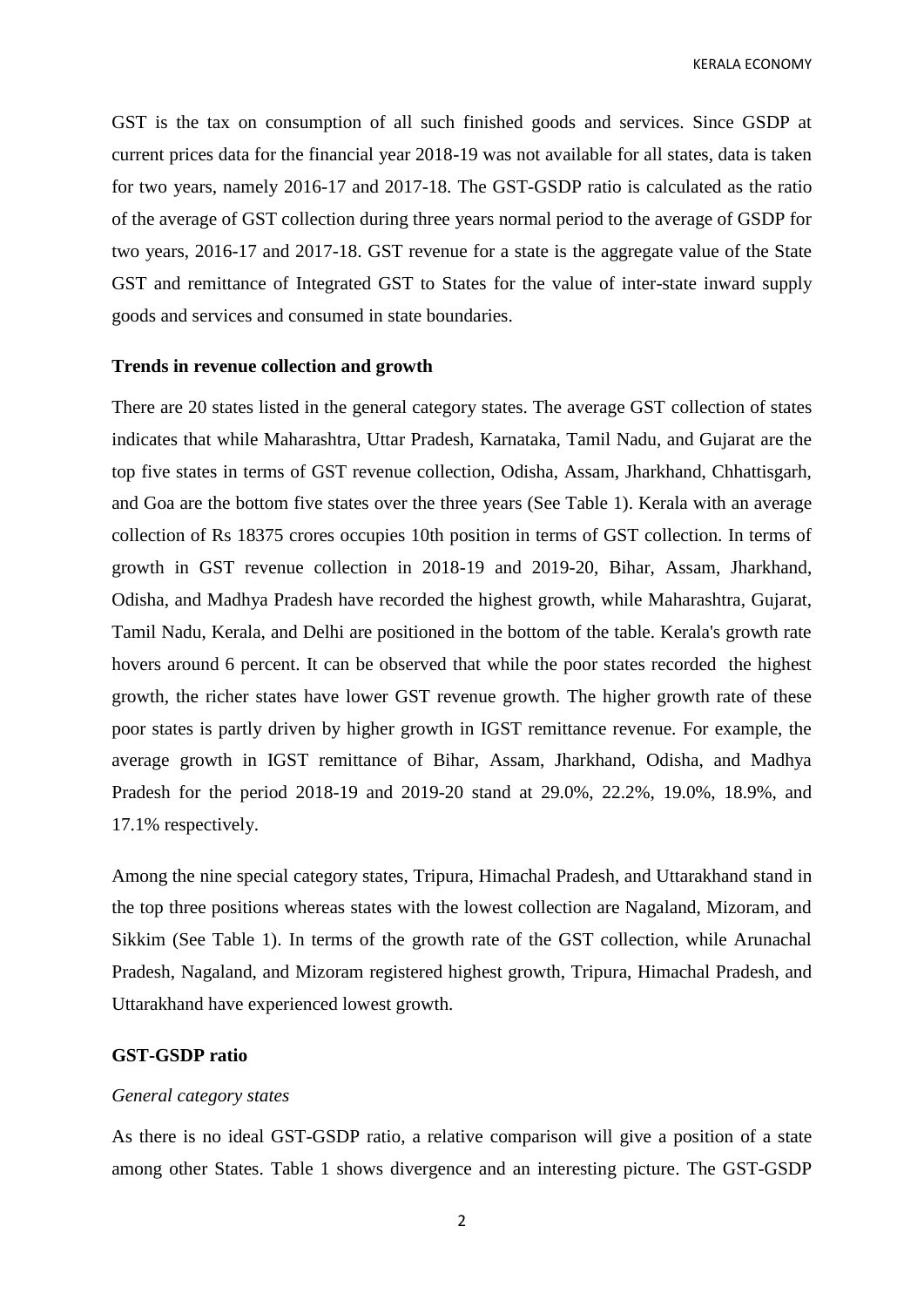ratio for 20 states ranges from 2.2% (Madhya Pradesh) to 3.1% (Goa) with an average of 2.5%. While Maharashtra ranked first in GST revenue collection, and second in GST-GSDP ratio, Goa stands first in GST-GSDP ratio but ranks 20 in average GST collection. Table 1 shows that eight States have depicted more or less equal ranks in both GST collection and GST-GSDP ratio (with a rank difference ranging from 1 to 3). They are Kerala, Uttar Pradesh, Punjab, Delhi, Haryana, Karnataka, Odisha, and Telangana.

## *Special category states*

Among the nine Special Category States, the GST-GSDP ratio ranges from 1.4 percent (Sikkim) to 2.4 percent (Manipur and Arunachal Pradesh) with an average of 1.96 percent. Meghalaya and Nagaland show more or less the same ranks for their averages tax collection and ratios. Whereas Uttarakhand has the first rank in GST collection it ranks only 7th in the share of GST collection in GSDP.

#### **Where does Kerala stand?**

Kerala belongs to the general category states. Kerala's GST collection rank (10th rank) is similar to the GST-GSDP ratio (9th rank). Importantly, its GST-GSDP ratio exactly matches with the average of 20 states (2.48 percent). Though Kerala is first among all states in terms of per capita consumption (NSS 68th round), the average three-year collection Rs. 18374.8 crore is lower than 20 general category states average (Rs. 21881.2 crores). Kerala's GST collection was Rs. 17348.7 crore in 2017-18 (annualized), Rs. 18385.2 crore in 2018-19, and Rs. 19390.1 crore in 2019-20. A closer look at the components of total GST, namely SGST and IGST remittance reveals that 54 percent of total GST comes from IGST revenue. As a share of SGST revenue in total GST collection, Kerala stands 19th position among the 20 general category states, while its position is 2nd in terms of share of IGST remittance in total GST. In SGST as a percent of GSDP, Kerala's share is much lower (1.17 %) than the twentystates average (1.49%). On the other hand, the share of IGST remittance in GSDP of Kerala is much higher (1.31 percent) than the twenty-states' average (0.99 percent). While Kerala ranks 16th among the 20 states in the SGST-GSDP ratio, it stands 3rd in the SGST-GSDP ratio among the 20 general category states.

The state needs to step up its effort in increasing both SGST and IGST revenue collection. The government of Kerala in its 'Medium-Term Fiscal Policy and Strategy' statement with medium terms fiscal Plan for Kerala 2021-22 to 2023-24 formulated a roadmap for better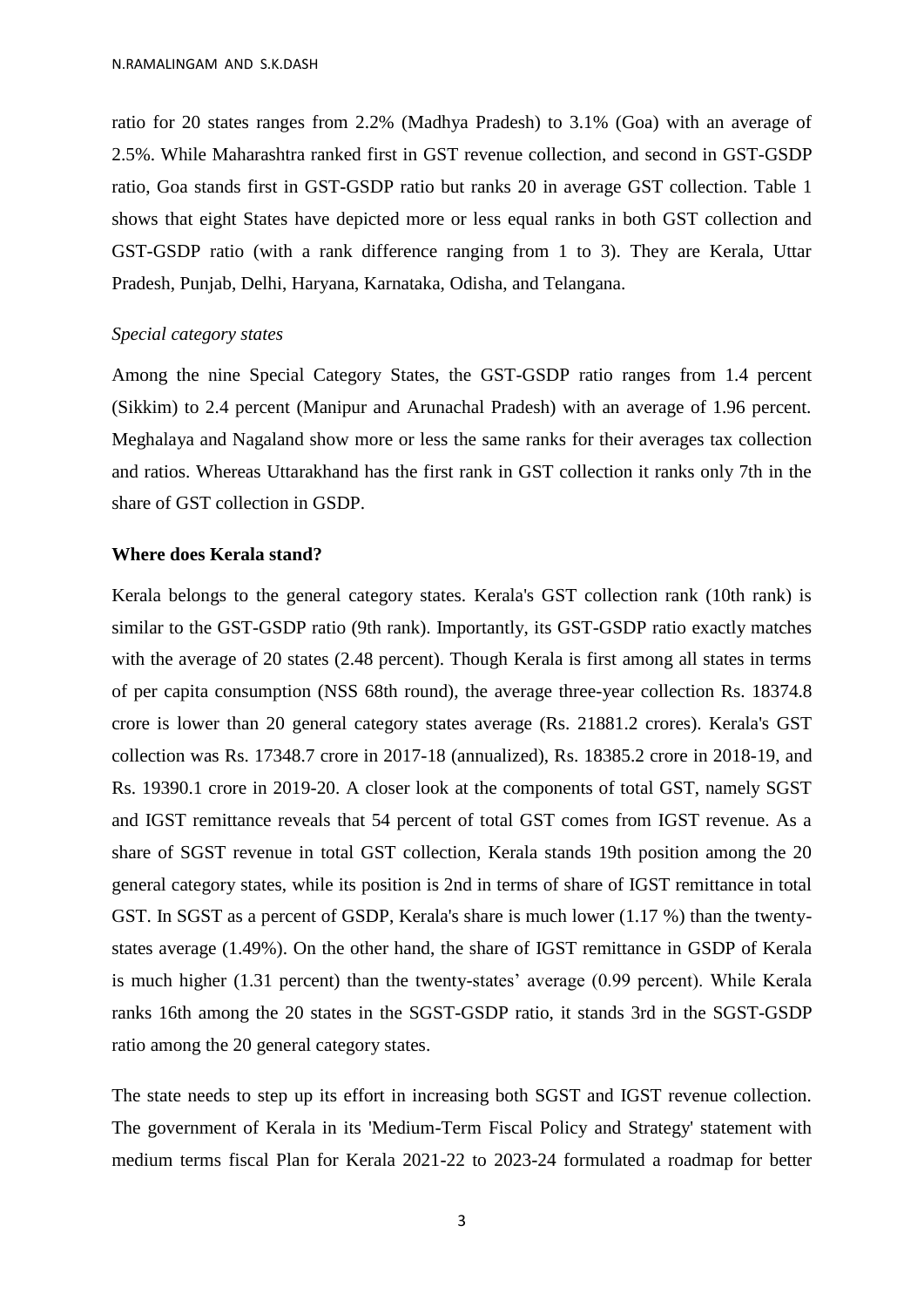GST governance in terms of scrutiny of GST returns, audit, enforcement activities such as vehicle checking, test purchase verification of evasion, E-way bill checking, shop inspection, and even arrest of major evaders during the next three years. Similarly, the full-fledged operationalization of the e-invoicing system will be a big boon for Kerala which depends substantially on IGST revenues that have to be collected from other states. With the firm pursuit of these initiatives, Kerala could attain the protected revenue as envisaged in the GST compensation to States Act 2017 and come out smoothly from the compensation net by 2023-24.

| <b>State</b>                   | (Rs Crores)    |                |             |         |                | (Rs Crores) | <b>GST</b>                |                | (Percent Change) |             |                  |
|--------------------------------|----------------|----------------|-------------|---------|----------------|-------------|---------------------------|----------------|------------------|-------------|------------------|
|                                | 2017-<br>$18*$ | $2018 -$<br>19 | 2019-<br>20 | Average | $AR**$         | <b>GSDP</b> | $\sqrt{2}$<br><b>GSDP</b> | Rank           | $2018 -$<br>19   | 2019-<br>20 | $RD***$          |
| Bihar                          | 9292           | 13240          | 15301       | 12611   | 14             | 499555      | 2.52                      | 6              | 42.5             | 15.6        | $8\,$            |
| Assam                          | 5724           | 7428           | 8521        | 7225    | 17             | 299523      | 2.41                      | 12             | 29.8             | 14.7        | 5                |
| Jharkhand                      | 5766           | 7159           | 8153        | 7026    | 18             | 283510      | 2.48                      | 8              | 24.2             | 13.9        | 10               |
| Odisha                         | 9220           | 10588          | 13008       | 10938   | 16             | 466373      | 2.35                      | 14             | 14.8             | 22.9        | $\sqrt{2}$       |
| Madhya<br>Pradesh              | 13721          | 16965          | 18768       | 16484   | 13             | 767160      | 2.15                      | 20             | 23.6             | 10.6        | $-7$             |
| Andhra Pradesh                 | 15353          | 18559          | 19780       | 17898   | 11             | 828072      | 2.16                      | 19             | 20.9             | 6.6         | $-8$             |
| <b>Uttar Pradesh</b>           | 35992          | 41183          | 46407       | 41194   | $\overline{2}$ | 1564336     | 2.63                      | $\overline{3}$ | 14.4             | 12.7        | $-1$             |
| Rajasthan                      | 17158          | 20552          | 21619       | 19777   | 8              | 888878      | 2.22                      | 18             | 19.8             | 5.2         | $-10$            |
| Telangana                      | 18553          | 21412          | 23411       | 21126   | $\tau$         | 807079      | 2.62                      | $\overline{4}$ | 15.4             | 9.3         | $\overline{3}$   |
| West Bengal                    | 21450          | 24104          | 26884       | 24146   | 6              | 1032299     | 2.34                      | 15             | 12.4             | 11.5        | $-9$             |
| Chhattisgarh                   | 6096           | 7023           | 7625        | 6914    | 19             | 289052      | 2.39                      | 13             | 15.2             | 8.6         | $\sqrt{6}$       |
| Karnataka                      | 34099          | 37017          | 42175       | 37764   | 3              | 1450989     | 2.6                       | 5              | 8.6              | 13.9        | $-2$             |
| Haryana                        | 15274          | 16567          | 18855       | 16899   | 12             | 691877      | 2.44                      | 10             | 8.5              | 13.8        | $\sqrt{2}$       |
| Punjab                         | 10902          | 11218          | 12699       | 11606   | 15             | 498605      | 2.33                      | 16             | 2.9              | 13.2        | $-1$             |
| Goa                            | 2053           | 2202           | 2393        | 2216    | 20             | 71261       | 3.11                      | $\mathbf{1}$   | 7.3              | 8.7         | 19               |
| Maharashtra                    | 72357          | 76004          | 82966       | 77109   | $\mathbf 1$    | 2507681     | 3.07                      | $\overline{c}$ | 5                | 9.2         | $-1$             |
| Gujarat                        | 30480          | 32030          | 34721       | 32410   | 5              | 1415997     | 2.29                      | 17             | 5.1              | 8.4         | $-12$            |
| Tamil Nadu                     | 35406          | 36925          | 40142       | 37491   | $\overline{4}$ | 1547629     | 2.42                      | 11             | 4.3              | 8.7         | $-7$             |
| Kerala                         | 17349          | 18385          | 19390       | 18375   | 10             | 741615      | 2.48                      | 9              | 6                | 5.5         | $\mathbf{1}$     |
| Delhi                          | 19336          | 16718          | 19193       | 18416   | 9              | 730847      | 2.52                      | 7              | $-13.5$          | 14.8        | $\overline{c}$   |
| Average                        |                |                |             | 21881   |                | 869117      | 2.48                      |                | 13.4             | 11.4        |                  |
| <b>Special category states</b> |                |                |             |         |                |             |                           |                |                  |             |                  |
| Arunachal<br>Pradesh           | 319            | 559            | 792         | 557     | 6              | 23518       | 2.37                      | $\overline{c}$ | 74.9             | 41.8        | $\overline{4}$   |
| Nagaland                       | 265            | 428            | 603         | 432     | $\overline{7}$ | 25887       | 1.67                      | 8              | 61.5             | 40.9        | $-1$             |
| Mizoram                        | 243            | 424            | 524         | 397     | 8              | 19130       | 2.07                      | $\overline{4}$ | 74.6             | 23.8        | $\overline{4}$   |
| Manipur                        | 430            | 638            | 839         | 636     | 5              | 26829       | 2.37                      | $\mathbf{1}$   | 48.3             | 31.4        | $\overline{4}$   |
| Sikkim                         | 273            | 367            | 472         | 371     | 9              | 27347       | 1.36                      | 9              | 34.6             | 28.4        | $\boldsymbol{0}$ |
| Meghalaya                      | 522            | 702            | 883         | 702     | $\overline{4}$ | 31494       | 2.23                      | 3              | 34.5             | 25.9        | $\mathbf{1}$     |

**Table 1**. Total GST revenue collection, growth, and GST-GSDP ratio